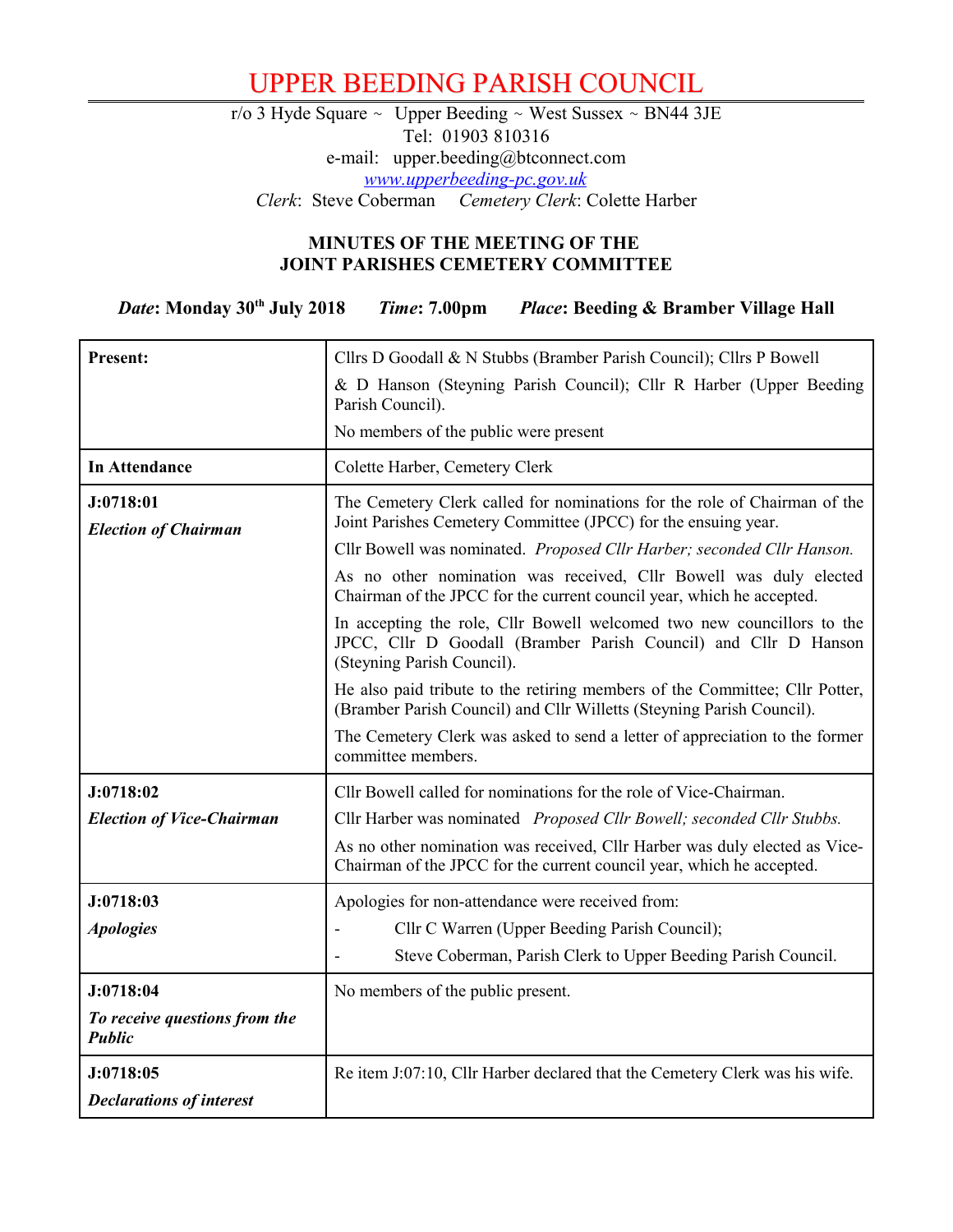| J:0718:06                                         | The Minutes of the meeting held on Monday 30 <sup>th</sup> April 2018 were agreed.                                                                                                                                                                                                                                                                                                                                                                                                                                                                       |  |  |  |  |
|---------------------------------------------------|----------------------------------------------------------------------------------------------------------------------------------------------------------------------------------------------------------------------------------------------------------------------------------------------------------------------------------------------------------------------------------------------------------------------------------------------------------------------------------------------------------------------------------------------------------|--|--|--|--|
| Minutes of the previous meeting                   | Proposed Cllr Bowell; Seconded Cllr Stubbs                                                                                                                                                                                                                                                                                                                                                                                                                                                                                                               |  |  |  |  |
| J:0718:07                                         | J:0418:11 To consider Fees and Charges for 2018/19                                                                                                                                                                                                                                                                                                                                                                                                                                                                                                       |  |  |  |  |
| <b>Matters Arising</b>                            | In considering the fees and charges for Botolphs Cemetery for 2018/19 at the<br>April meeting, The committee omitted to set a date for the commencement of<br>the new fees and charges which had been agreed.                                                                                                                                                                                                                                                                                                                                            |  |  |  |  |
|                                                   | In the discussion that ensued, it was proposed that the commencement date<br>should be 1 September 2018. Proposed Cllr Bowell; seconded Cllr Hanson.                                                                                                                                                                                                                                                                                                                                                                                                     |  |  |  |  |
|                                                   | The Cemetery Clerk reported that she had been asked by local families about<br>the possibility of a family cremation plot in the form of a single-depth grave<br>which would solely be used for up to four sets of ashes and which would also<br>be allowed to have a headstone, rather than a tablet, as on small cremation<br>plots.                                                                                                                                                                                                                   |  |  |  |  |
|                                                   | The committee felt that this new concept could be incorporated into the new<br>cremation plot area at the lower end of the cemetery. It was also agreed that<br>Family Cremation plots should have a headstone.                                                                                                                                                                                                                                                                                                                                          |  |  |  |  |
|                                                   | With respect to the fees to be paid, it was agreed that should a family wish to<br>pre-purchase a 'Family Cremation' plot, payment would be required for each<br>set of ashes, together with payment for Grant of Exclusive Right of Burial<br>(GEROB) for each set of ashes at the current price. However, should a<br>family wish to have an 'at-need' Family Cremation plot, then after the first<br>set of ashes is interred at the current price with the GEROB, each successive<br>set of ashes would be paid at the prices charged in the future. |  |  |  |  |
|                                                   | It was agreed that this new concept of Family Cremation plots should be<br>available to the public and that the fees and charges would be individually<br>tailored to each family's requirements. Additionally, the interment of ashes<br>may be undertaken by a Minister of any religion; the family's chosen<br>Funeral Director; or a Cemetery employee, but it may not be performed by<br>the family without supervision.                                                                                                                            |  |  |  |  |
|                                                   | At present and at no charge, the Cemetery Clerk inters ashes for any family<br>not wishing a Minister or Funeral Director to do so. The committee felt that<br>it was reasonable to make an attendance fee charge to facilitate the interment<br>of ashes for families not wishing to use the services of Ministers or Funeral<br>Directors, and it was resolved that an attendance fee of £40 should be<br>charged. Proposed Cllr Harber, seconded Cllr Bowell                                                                                          |  |  |  |  |
|                                                   | The Cemetery Clerk was asked to advise Funeral Directors of the increases<br>and changes to Botolphs Cemetery fees and charges before 1st September<br>2018.                                                                                                                                                                                                                                                                                                                                                                                             |  |  |  |  |
| J:0718:08                                         | Draft Management Accounts to 27 <sup>th</sup> July 2018 were presented.                                                                                                                                                                                                                                                                                                                                                                                                                                                                                  |  |  |  |  |
| Management accounts to $27th$<br><b>July 2018</b> | In receiving the draft Management Accounts it was noted that these are now<br>presented on a cash-basis only, with receipts and payments clearly defined<br>and that the General Reserve, Long-term Maintenance and JPCC working<br>capital also being stated.                                                                                                                                                                                                                                                                                           |  |  |  |  |
|                                                   | Additionally, the number of outstanding pre-purchased graves and ashes<br>plots were also given on the same document.                                                                                                                                                                                                                                                                                                                                                                                                                                    |  |  |  |  |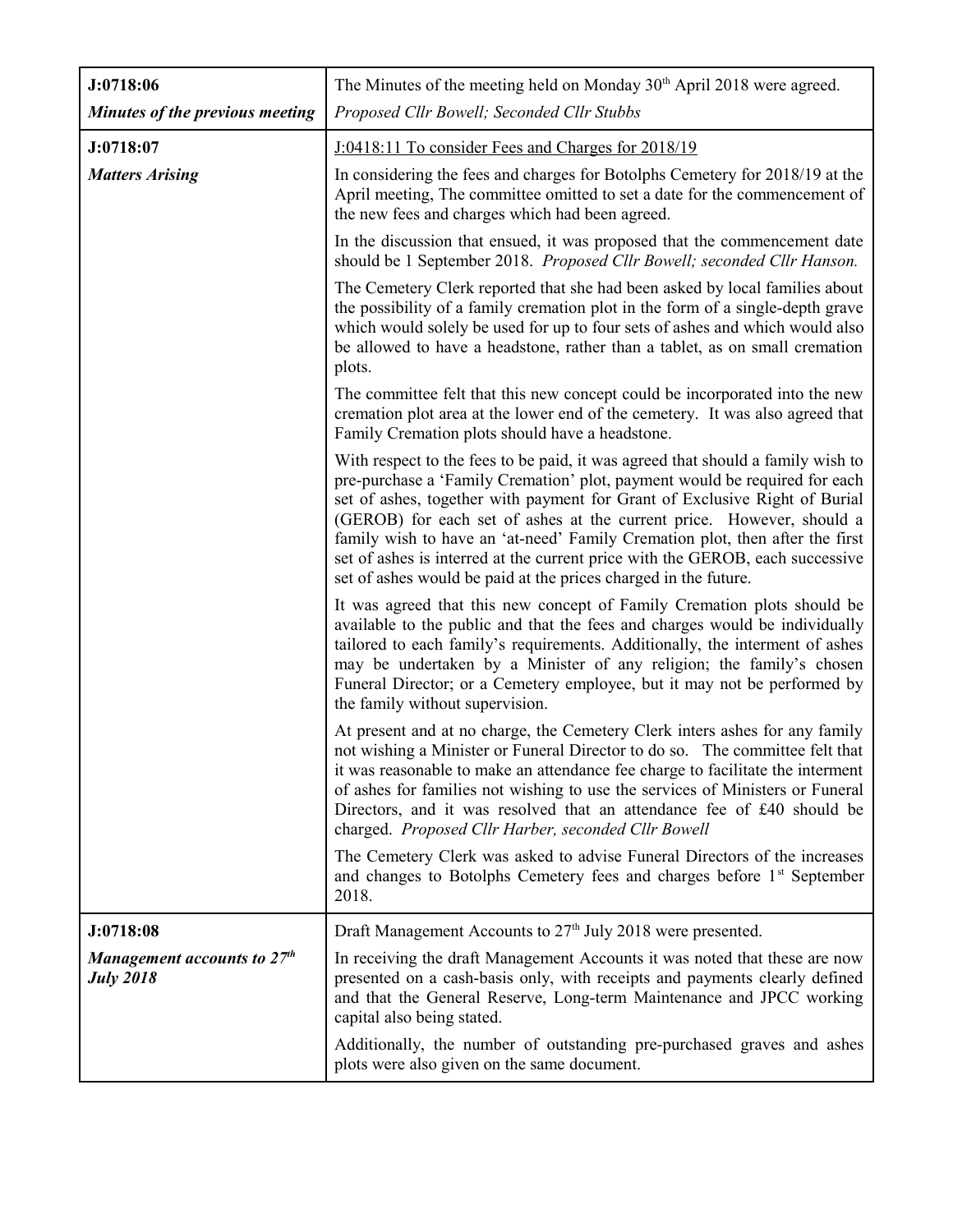| J:0718:09                                   | Steve Coberman provided the committee with the following financial<br>reports:                                                                                                                                                                                                                                                                                                                                                                                                                                             |  |  |  |  |
|---------------------------------------------|----------------------------------------------------------------------------------------------------------------------------------------------------------------------------------------------------------------------------------------------------------------------------------------------------------------------------------------------------------------------------------------------------------------------------------------------------------------------------------------------------------------------------|--|--|--|--|
| <b>Financial report</b>                     | a Cost Centre Report detailing receipts and payments by budget heading<br>$\qquad \qquad \blacksquare$                                                                                                                                                                                                                                                                                                                                                                                                                     |  |  |  |  |
|                                             | a paper showing the earmarked reserves as agreed at the April meeting<br>$\overline{\phantom{a}}$                                                                                                                                                                                                                                                                                                                                                                                                                          |  |  |  |  |
|                                             | details of income and expenditure which included the Clerk's salary.<br>$\overline{\phantom{a}}$                                                                                                                                                                                                                                                                                                                                                                                                                           |  |  |  |  |
|                                             | In the discussion that ensued, the Chairman commented that the JPCC<br>should be cognisant of its current and future responsibilities to build up the<br>necessary long-term maintenance fund for Botolphs Cemetery.                                                                                                                                                                                                                                                                                                       |  |  |  |  |
|                                             | It was therefore resolved that a minimum of $£5,000$ should be set aside each<br>year for this purpose. Proposed Cllr Bowell; seconded Cllr Stubbs.                                                                                                                                                                                                                                                                                                                                                                        |  |  |  |  |
| J:0718:10<br><b>Cemetery Clerk's salary</b> | The Cemetery Clerk was asked to leave the room for this item; Cllr Harber<br>also left the room. On their return the Chairman dictated the following<br>Minute, that:                                                                                                                                                                                                                                                                                                                                                      |  |  |  |  |
|                                             | The JPCC proposed to acknowledge and accept the written statement<br>provided by Steve Coberman, Clerk to Upper Beeding Parish Council, in its<br>entirety, with respect to the Cemetery Clerk's salary for the financial year<br>commencing 1 <sup>st</sup> April 2018.                                                                                                                                                                                                                                                   |  |  |  |  |
|                                             | It was therefore noted that the Cemetery Clerk's salary would progress from<br>NALC scale point 27 to scale point 28, and her monthly office allowance to<br>£51.25. Proposed Cllr Bowell; seconded Cllr Stubbs.                                                                                                                                                                                                                                                                                                           |  |  |  |  |
| J:0718:11<br>Cemetery plan and data         | For information only, the committee was provided with an updated copy of<br>the cemetery plan to $30th$ July 2018 together with a paper detailing the latest<br>data on the number of burials and cremated remains undertaken to 31 <sup>st</sup> July<br>2018.                                                                                                                                                                                                                                                            |  |  |  |  |
|                                             | The committee was informed that since the last meeting, the graves infilling<br>in Row H, (numbers 10 to 15) had been completed and graves in Row L had<br>already commenced.                                                                                                                                                                                                                                                                                                                                              |  |  |  |  |
| J:0718:12<br>Cemetery maintenance           | In discussing the ongoing maintenance at Botolphs Cemetery, the committee<br>noted that the first two rows of the unused (left-hand) side of the cemetery<br>had been raised to a suitable level so that it was now usable for graves.                                                                                                                                                                                                                                                                                     |  |  |  |  |
|                                             | It was suggested that a 600mm width path be installed between every two<br>rows of graves on the left-hand side of the cemetery so that it looked similar<br>to the right-hand side, and to provide access to graves in the new area.                                                                                                                                                                                                                                                                                      |  |  |  |  |
|                                             | It was also noted that due to the lack of rain, many recent graves had not<br>settled and were subject to rabbits burrowing underneath, spilling clods of<br>earth out on to the path and grass. A complaint in this respect had been<br>received from a distressed grave owner via a Funeral Director.                                                                                                                                                                                                                    |  |  |  |  |
|                                             | It was noted that the replacement of broken slabs in paths were the next<br>major item of repair.                                                                                                                                                                                                                                                                                                                                                                                                                          |  |  |  |  |
|                                             | The committee also discussed the emptying of the brown cemetery bins as it<br>was noted that a letter of complaint had been received regarding the over-<br>flowing rubbish bins. Currently the emptying of the bins was undertaken by<br>Gary Stanbridge; however, it was noted that some visitors to the cemetery<br>did not recycle their rubbish, in spite of notices requesting same being at the<br>bin area. It was also noted that various household items and bags of dog<br>faeces were often placed in the bin. |  |  |  |  |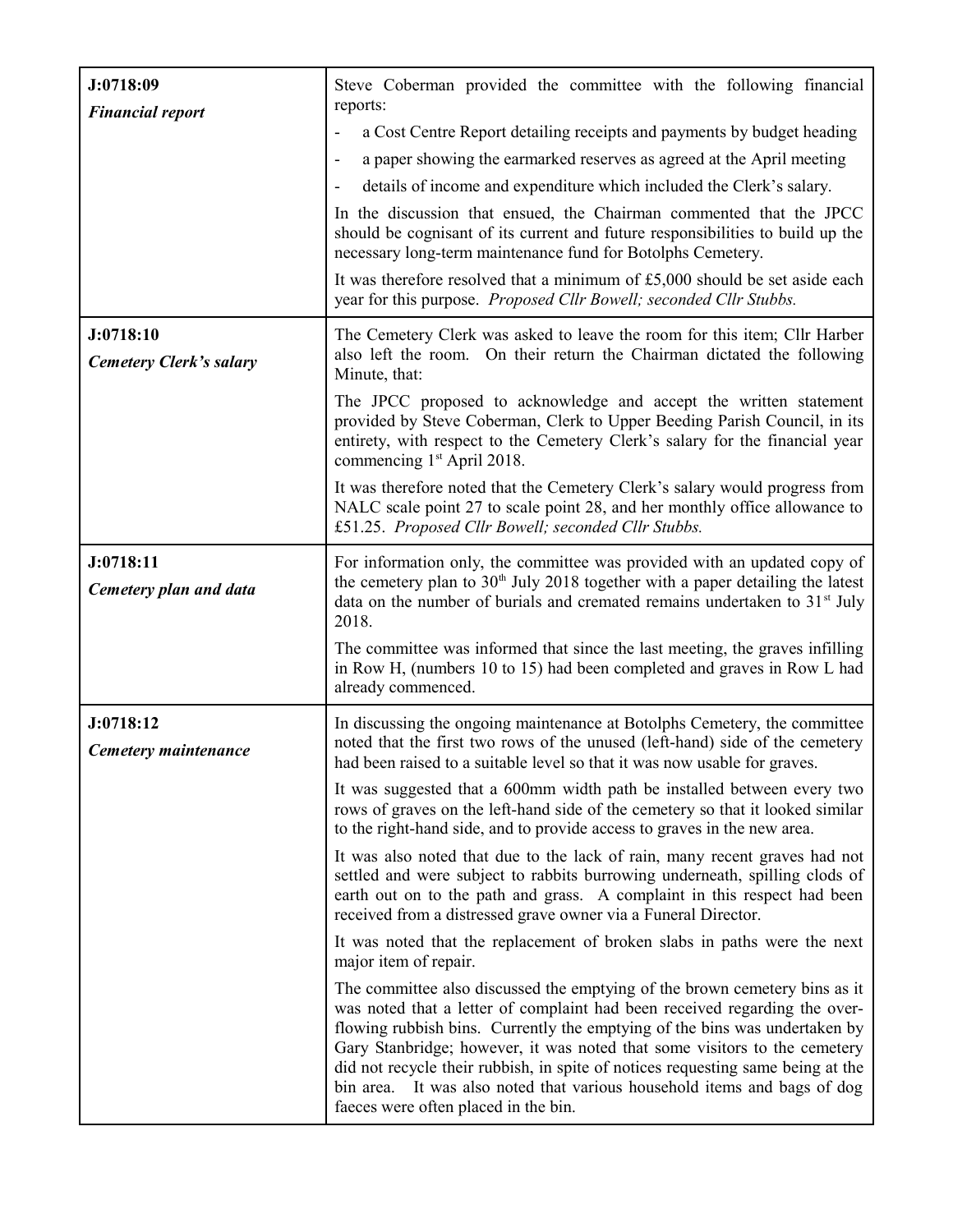| J:0718:12<br>Cemetery maintenance (cont) | The committee was informed that with the proposed changes being made to<br>local Council tips, Gary Stanbridge was having difficulty in disposing of the<br>rubbish. The disposal of rubbish was also undertaken by the Cemetery Clerk<br>from time to time. In the discussion that ensued, the Cemetery Clerk was<br>requested to make enquiries with Horsham District Council as to the cost of<br>collecting the rubbish and also respond to the letter.                                                                                                                                                                                                                                                                                                        |  |  |  |
|------------------------------------------|--------------------------------------------------------------------------------------------------------------------------------------------------------------------------------------------------------------------------------------------------------------------------------------------------------------------------------------------------------------------------------------------------------------------------------------------------------------------------------------------------------------------------------------------------------------------------------------------------------------------------------------------------------------------------------------------------------------------------------------------------------------------|--|--|--|
| J:0718:13<br><b>Cemetery extension</b>   | In updating the JPCC re the proposed cemetery extension, the Cemetery<br>Clerk provided each councillor with an enlarged copy of the Register of Title<br>for Botolphs Cemetery.<br>She also reported that she had started to investigate the possibility of a                                                                                                                                                                                                                                                                                                                                                                                                                                                                                                     |  |  |  |
|                                          | nearby piece of land.<br>It was agreed that given the previous discussions regarding a culvert across<br>the little stream, it was time to seek professional advice from the<br>Environment Agency and request an on-site meeting, to which Councillors<br>would be invited to attend. It was also agreed to allow the Cemetery Clerk<br>to spend up to a maximum of $£1,000$ for professional fees at this stage.<br>Proposed Cllr Bowell; seconded Cllr Harber.                                                                                                                                                                                                                                                                                                  |  |  |  |
| J:0718:14<br><b>Memorial service</b>     | The Committee had agreed to hold its Memorial Service on Sunday $9th$<br>September 2018.<br>It was noted that Rev'd Emma Graeme would be in attendance and<br>organising the service with the Cemetery Clerk; refreshments will be<br>provided after the service.<br>In the discussion that ensued, it was resolved that the donation of $£100$<br>usually made by the JPCC to the PCC of Beeding, Bramber with Botolphs be<br>raised to £150 as the sum had remained at £100 for a number of years.<br>Proposed Cllr Bowell; seconded Cllr Hanson.<br>It was also noted that the JPCC covered the cost of employing an organist;<br>this to be arranged by Rev'd Graeme.<br>Apologies for non-attendance were received from Cllrs, Goodall, Hanson<br>and Harber. |  |  |  |
| J:0718:15<br><b>Payment of cheques</b>   | The JPCC agreed to request payment of the following invoices:<br>Beeding & Bramber Village Hall - meeting venue - £22.80<br>-<br>Gary Stanbridge - moving of soil - £592.00<br>$\overline{\phantom{a}}$<br>Chalcraft Funeral Directors - digging of four cremation plots - £240.00<br>$\overline{\phantom{a}}$<br>Colette Harber – purchase of stamps - £133.52<br>$\overline{\phantom{a}}$<br>The PCC of Beeding & Bramber with Botolphs - £150.00<br>٠                                                                                                                                                                                                                                                                                                           |  |  |  |
| J:0718:16<br>Correspondence              | Correspondence and telephone calls had been covered under the relevant<br>items.<br>For information only, Councillors received a copy of a newspaper cutting<br>relating to:<br>a cemetery extension to Durrington Cemetery, Worthing<br>$\qquad \qquad \blacksquare$<br>proposed changes regarding the possible need for a permit for drivers of<br>$\qquad \qquad \blacksquare$<br>vans which were being considered at West Sussex amenity tips                                                                                                                                                                                                                                                                                                                  |  |  |  |